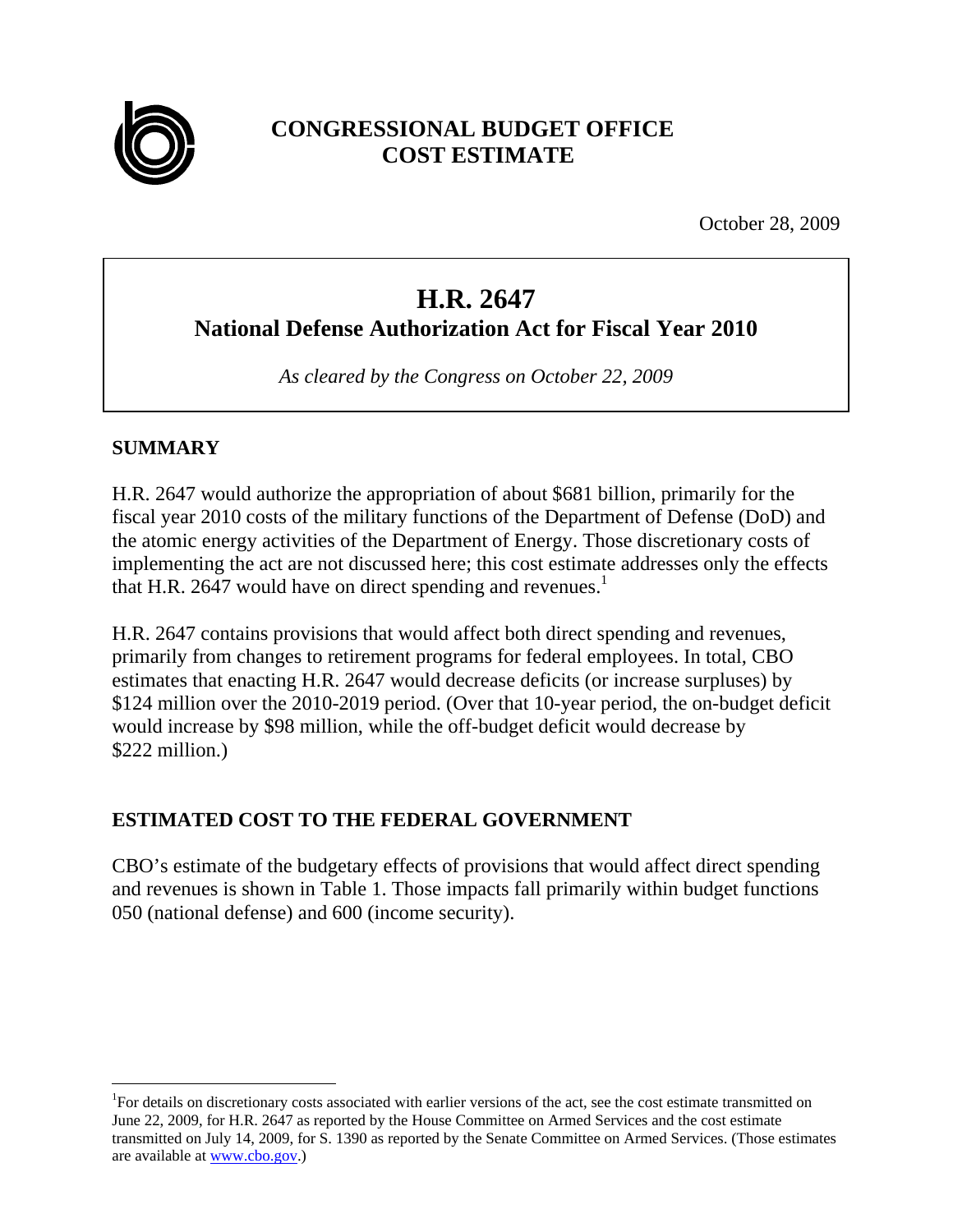|                                                                                     | By Fiscal Year, in Millions of Dollars |                          |                           |                         |                           |                            |                         |                         |                  |                         |                      |                             |
|-------------------------------------------------------------------------------------|----------------------------------------|--------------------------|---------------------------|-------------------------|---------------------------|----------------------------|-------------------------|-------------------------|------------------|-------------------------|----------------------|-----------------------------|
|                                                                                     | 2010                                   | 2011                     | 2012                      | 2013                    | 2014                      | 2015                       | 2016                    | 2017                    | 2018             | 2019                    | 2010-<br>2014        | $2010-$<br>2019             |
| Increases in Outlays<br>Increases in Revenues<br>Net Impact on Deficit <sup>a</sup> | 8<br><u>26</u><br>$-17$                | 15<br><u>70</u><br>$-55$ | 36<br><u>105</u><br>$-70$ | 118<br><u>104</u><br>14 | 40<br><u>107</u><br>$-67$ | 93<br><u> 109</u><br>$-16$ | 105<br><u>110</u><br>-6 | 113<br><u> 113</u><br>* | 156<br>116<br>40 | 170<br><u>120</u><br>50 | 218<br>412<br>$-194$ | 855<br><u>979</u><br>$-124$ |

#### **TABLE 1. SUMMARY OF THE EFFECTS OF H.R. 2647 ON DIRECT SPENDING AND REVENUES**

Note: Details may not sum to totals because of rounding;  $* =$  less than \$500,000.

a. Negative numbers indicate a reduction in the deficit; positive numbers indicate the opposite.

#### **BASIS OF ESTIMATE**

The legislation contains provisions that would affect both direct spending and revenues. In total, CBO estimates H.R. 2647 would increase direct spending by \$855 million over the 2010-2019 period, of which \$848 million would be considered on-budget and the remainder would be off-budget.

The act also would increase revenues by \$979 million over the 2010-2019 period, of which about \$751 million would be considered on-budget and the balance would be offbudget. CBO estimates that, on net, H.R. 2647 would decrease deficits (or increase surpluses) by \$124 million over the 2010-2019 period. (The on-budget deficit would increase by \$98 million, while the off-budget deficit would decrease by \$222 million.)

The largest effects of H.R. 2647 would result from changes to federal employee retirement programs (see Table 2), with additional direct spending resulting from new authorities for multiyear refueling contracts, stockpile sales, military retirement, and the Energy Employees Occupational Illness Compensation Program (EEOICP).

#### **Retirement Credit for Sick Leave**

Currently, the retirement benefit calculation for federal employees in the Federal Employee Retirement System (FERS) does not incorporate any accrued sick leave hours. Under section 1901, eligible federal employees who retire after enactment, but before December 31, 2013, would add 50 percent of their remaining sick leave hours to their total years of service when calculating retirement benefits. Eligible federal employees who retire after December 31, 2013, would receive credit for 100 percent of their sick leave.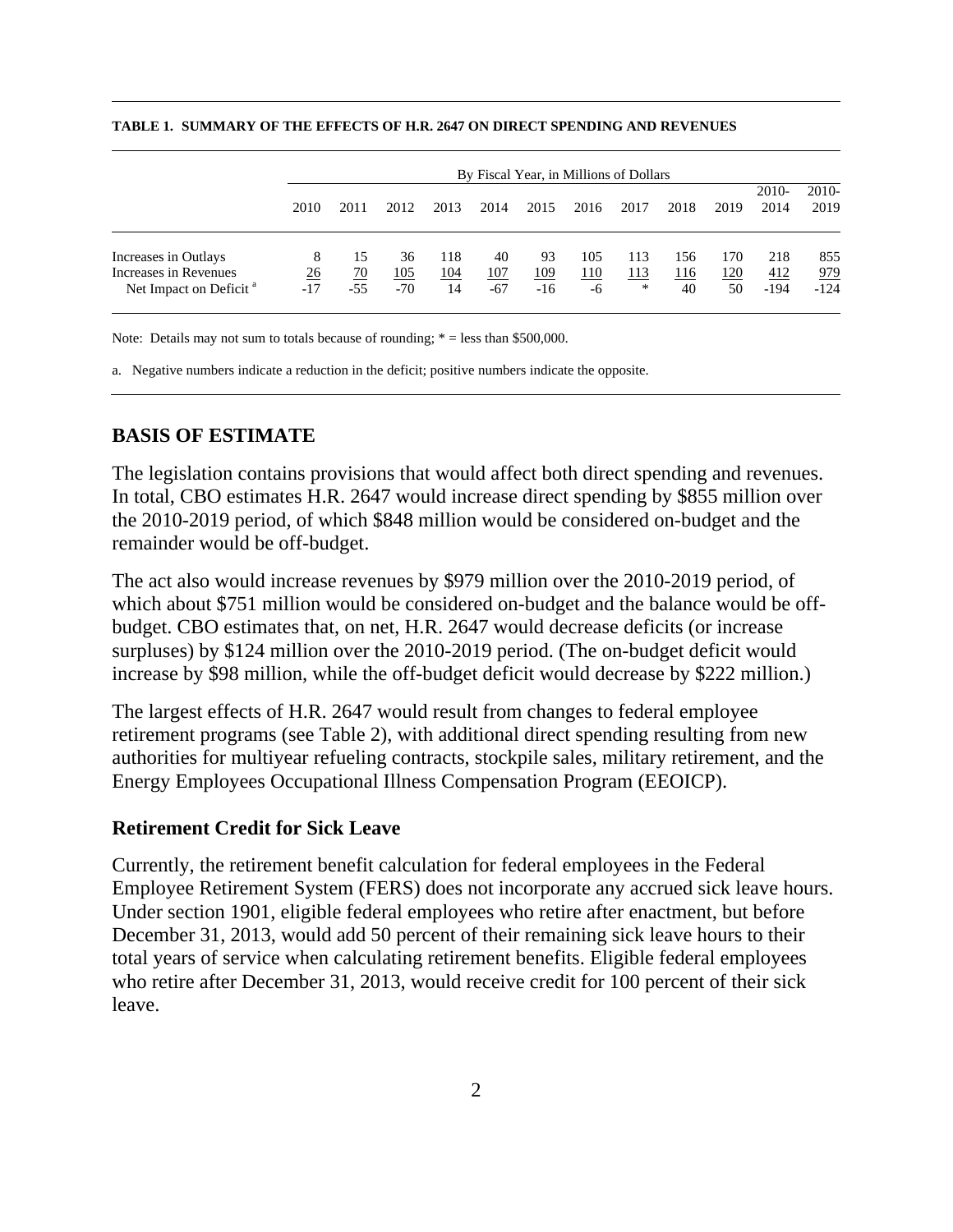|                                                 | By Fiscal Year, in Millions of Dollars |                          |                                   |                  |                                   |                                   |                  |                  |                          |                  |                  |                |
|-------------------------------------------------|----------------------------------------|--------------------------|-----------------------------------|------------------|-----------------------------------|-----------------------------------|------------------|------------------|--------------------------|------------------|------------------|----------------|
|                                                 | 2010                                   | 2011                     | 2012                              | 2013             | 2014                              | 2015                              | 2016             | 2017             | 2018                     | 2019             | 2010-<br>2014    | 2010-<br>2019  |
|                                                 |                                        |                          | <b>CHANGES IN DIRECT SPENDING</b> |                  |                                   |                                   |                  |                  |                          |                  |                  |                |
| Retirement Credit for Sick Leave                |                                        |                          |                                   |                  |                                   |                                   |                  |                  |                          |                  |                  |                |
| <b>Estimated Budget Authority</b>               | 3                                      | 6                        | 9                                 | 12               | 21                                | 33                                | 45               | 58               | 72                       | 86               | 50               | 343            |
| <b>Estimated Outlays</b>                        | 3                                      | 6                        | 9                                 | 12               | 21                                | 33                                | 45               | 58               | 72                       | 86               | 50               | 343            |
| Non-Foreign Area Retirement                     |                                        |                          |                                   |                  |                                   |                                   |                  |                  |                          |                  |                  |                |
| <b>Estimated Budget Authority</b>               | $\mathfrak{2}$                         | 6                        | 12                                | 20               | 26                                | 32                                | 38               | 43               | 46                       | 50               | 67               | 276            |
| <b>Estimated Outlays</b>                        | $\overline{c}$                         | 6                        | 12                                | 20               | 26                                | 32                                | 38               | 43               | 46                       | 50               | 67               | 276            |
| On-Budget Outlays                               | $\overline{c}$                         | 6                        | 12                                | 20               | 26                                | 31                                | 37               | 42               | 45                       | 48               | 66               | 269            |
| Off-Budget Outlays                              | $\overline{0}$                         | $\frac{1}{2}$            | $\ast$                            | $\ast$           | $\frac{1}{2}$                     | $\mathbf{1}$                      | $\mathbf{1}$     | $\mathbf{1}$     | $\overline{c}$           | $\overline{2}$   | $\ast$           | $\tau$         |
| Other Federal Employee Retirement<br>Provisions |                                        |                          |                                   |                  |                                   |                                   |                  |                  |                          |                  |                  |                |
| <b>Estimated Budget Authority</b>               | 7                                      | 6                        | 7                                 | 10               | 11                                | 11                                | 12               | 13               | 13                       | 14               | 40               | 103            |
| <b>Estimated Outlays</b>                        | $\overline{7}$                         | 6                        | $\overline{7}$                    | 10               | 11                                | 11                                | 12               | 13               | 13                       | 14               | 40               | 103            |
| Armed Forces Retirement Home                    |                                        |                          |                                   |                  |                                   |                                   |                  |                  |                          |                  |                  |                |
| <b>Estimated Budget Authority</b>               | $\boldsymbol{0}$                       | $\mathbf{0}$             | $\overline{0}$                    | 70               | $\mathbf{0}$                      | $\mathbf{0}$                      | $\mathbf{0}$     | $\Omega$         | 70                       | $\mathbf{0}$     | 70               | 140            |
| <b>Estimated Outlays</b>                        | $\overline{0}$                         | $\mathbf{0}$             | $\overline{0}$                    | 25               | 20                                | 15                                | 10               | $\overline{0}$   | 25                       | 20               | 45               | 115            |
| Multiyear Contracts for Aerial                  |                                        |                          |                                   |                  |                                   |                                   |                  |                  |                          |                  |                  |                |
| Refueling                                       |                                        |                          |                                   |                  |                                   |                                   |                  |                  |                          |                  |                  |                |
| <b>Estimated Budget Authority</b>               | $\boldsymbol{0}$                       | 12                       | 12                                | $\boldsymbol{0}$ | $\boldsymbol{0}$                  | $\boldsymbol{0}$                  | $\boldsymbol{0}$ | $\boldsymbol{0}$ | $\boldsymbol{0}$         | $\boldsymbol{0}$ | 24               | 24             |
| <b>Estimated Outlays</b>                        | $\Omega$                               | $\mathbf{1}$             | $\tau$                            | 9                | 5                                 | $\mathfrak{2}$                    | $\theta$         | $\Omega$         | $\theta$                 | $\Omega$         | 22               | 24             |
| <b>Stockpile Sales</b>                          |                                        |                          |                                   |                  |                                   |                                   |                  |                  |                          |                  |                  |                |
| <b>Estimated Budget Authority</b>               | $-5$                                   | $-5$                     | $\boldsymbol{0}$                  | $\mathbf{0}$     | $\mathbf{0}$                      | $\overline{0}$                    | $\boldsymbol{0}$ | $\overline{0}$   | $\boldsymbol{0}$         | $\boldsymbol{0}$ | $-10$            | $-10$          |
| <b>Estimated Outlays</b>                        | $-5$                                   | $-5$                     | $\overline{0}$                    | $\overline{0}$   | $\overline{0}$                    | $\overline{0}$                    | $\overline{0}$   | $\overline{0}$   | $\overline{0}$           | $\overline{0}$   | $-10$            | $-10$          |
| Alaska Territorial Guard                        |                                        |                          |                                   |                  |                                   |                                   |                  |                  |                          |                  |                  |                |
| <b>Estimated Budget Authority</b>               | *                                      | $\frac{d\mathbf{r}}{dt}$ | $\ast$                            | $\ast$           | $\frac{d\mathbf{r}}{d\mathbf{r}}$ | $\frac{d\mathbf{r}}{d\mathbf{r}}$ | $\ast$           | $\ast$           | $\frac{d\mathbf{x}}{dt}$ | $\ast$           | $\mathbf{1}$     | $\mathbf{2}$   |
| <b>Estimated Outlays</b>                        | $\frac{d\mathbf{r}}{d\mathbf{r}}$      | $\frac{d\mathbf{r}}{dt}$ | sk.                               | $\ast$           | $\frac{1}{2^k}$                   | $\frac{d\mathbf{r}}{d\mathbf{r}}$ | ×                | $\ast$           | s.                       | $\ast$           | $\mathbf{1}$     | $\overline{c}$ |
| <b>Retirement Annuity Shift</b>                 |                                        |                          |                                   |                  |                                   |                                   |                  |                  |                          |                  |                  |                |
| <b>Estimated Budget Authority</b>               | $\mathbf{0}$                           | $\boldsymbol{0}$         | $\boldsymbol{0}$                  | $\theta$         | $\mathbf{0}$                      | $\mathbf{0}$                      | $\boldsymbol{0}$ | $\boldsymbol{0}$ | $\boldsymbol{0}$         | $\boldsymbol{0}$ | $\boldsymbol{0}$ | $\mathbf{0}$   |
| <b>Estimated Outlays</b>                        | $\mathbf{0}$                           | $\overline{0}$           | $\mathbf{0}$                      | 43               | $-43$                             | $\overline{0}$                    | $\overline{0}$   | $\overline{0}$   | $\overline{0}$           | $\overline{0}$   | $\overline{0}$   | $\mathbf{0}$   |
| <b>Expansion of Authority of EEOICP</b>         |                                        |                          |                                   |                  |                                   |                                   |                  |                  |                          |                  |                  |                |
| Ombudsman                                       |                                        |                          |                                   |                  |                                   |                                   |                  |                  |                          |                  |                  |                |
| <b>Estimated Budget Authority</b>               | $\mathbf{1}$                           | $\mathbf{1}$             | $\mathbf{1}$                      | $\mathbf{0}$     | $\mathbf{0}$                      | $\overline{0}$                    | $\overline{0}$   | $\overline{0}$   | $\mathbf{0}$             | $\mathbf{0}$     | 3                | 3              |
| <b>Estimated Outlays</b>                        | $\mathbf{1}$                           | $\mathbf{1}$             | $\mathbf{1}$                      | $\Omega$         | $\Omega$                          | $\Omega$                          | $\Omega$         | $\Omega$         | $\theta$                 | $\Omega$         | 3                | 3              |
| <b>Total Changes in Direct Spending</b>         |                                        |                          |                                   |                  |                                   |                                   |                  |                  |                          |                  |                  |                |
| <b>Estimated Budget Authority</b>               | 8                                      | 26                       | 41                                | 111              | 58                                | 76                                | 95               | 113              | 201                      | 150              | 245              | 880            |
| <b>Estimated Outlays</b>                        | 8                                      | 15                       | 36                                | 118              | 40                                | 93                                | 105              | 113              | 156                      | 170              | 218              | 855            |
| <b>Total On-Budget Outlays</b>                  | 8                                      | 14                       | 36                                | 118              | 40                                | 92                                | 104              | 112              | 154                      | 168              | 217              | 848            |
| Total Off-Budget Outlays                        | $\boldsymbol{0}$                       | $\frac{d\mathbf{r}}{dt}$ | $\ast$                            | $\ast$           | $\frac{d\mathbf{r}}{d\mathbf{r}}$ | $\mathbf{1}$                      | $\mathbf{1}$     | $\mathbf{1}$     | $\overline{c}$           | $\overline{c}$   | $\ast$           | $\tau$         |
|                                                 |                                        |                          |                                   |                  |                                   |                                   |                  |                  |                          |                  |                  | (Continued)    |

#### **TABLE 2. COMPONENTS OF THE ESTIMATED CHANGES IN DIRECT SPENDING AND REVENUES UNDER H.R. 2647**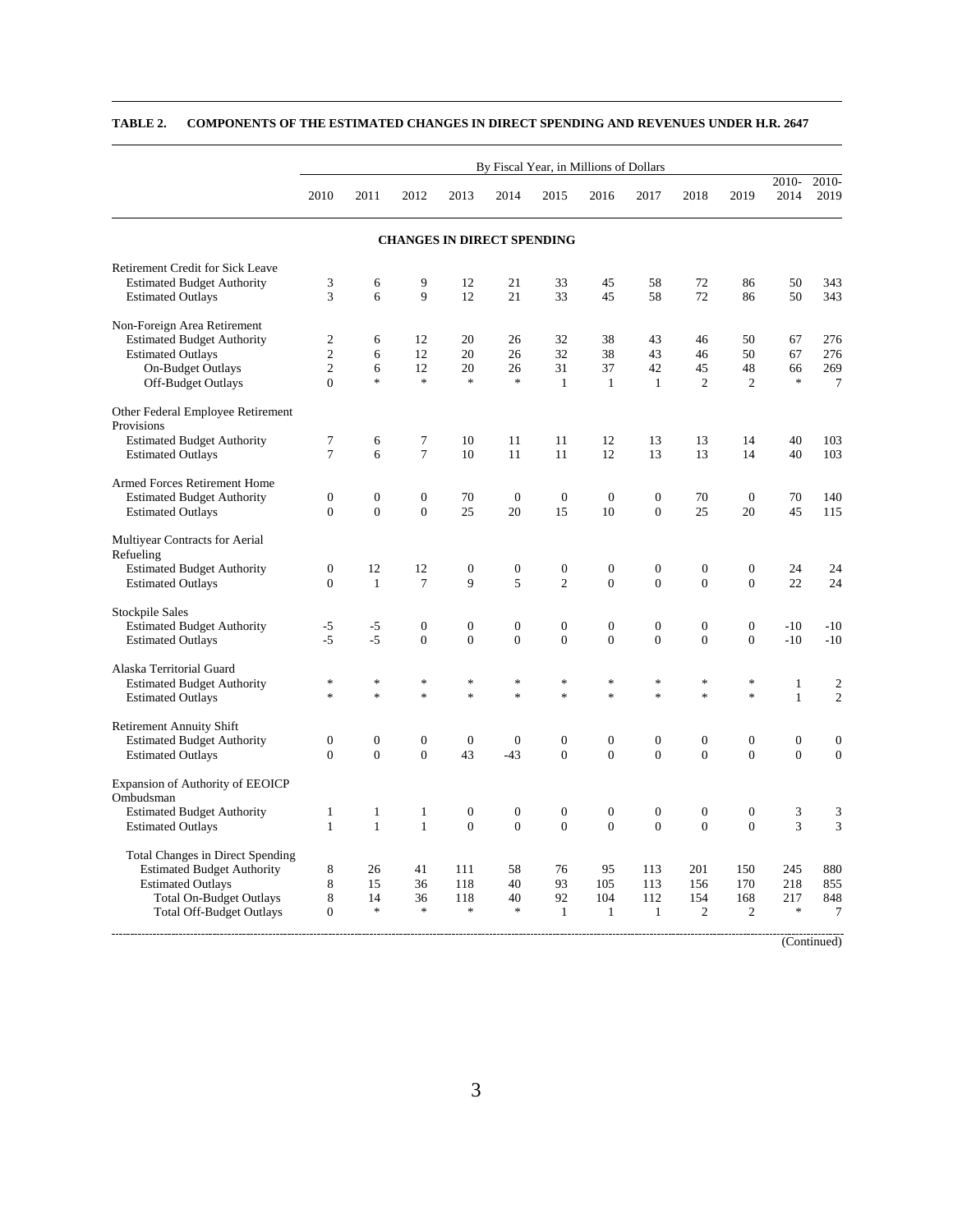#### **TABLE 2. CONTINUED**

|                                     | By Fiscal Year, in Millions of Dollars |       |       |                                                  |       |       |       |       |       |       |                 |                 |
|-------------------------------------|----------------------------------------|-------|-------|--------------------------------------------------|-------|-------|-------|-------|-------|-------|-----------------|-----------------|
|                                     | 2010                                   | 2011  | 2012  | 2013                                             | 2014  | 2015  | 2016  | 2017  | 2018  | 2019  | $2010-$<br>2014 | $2010-$<br>2019 |
|                                     |                                        |       |       | <b>CHANGES IN REVENUES</b>                       |       |       |       |       |       |       |                 |                 |
| Non-Foreign Area Employee           |                                        |       |       |                                                  |       |       |       |       |       |       |                 |                 |
| Contributions                       | 26                                     | 70    | 105   | 104                                              | 107   | 109   | 110   | 113   | 116   | 120   | 412             | 979             |
| <b>On-Budget Revenues</b>           | 20                                     | 54    | 81    | 80                                               | 82    | 83    | 84    | 86    | 89    | 91    | 317             | 751             |
| Off-Budget Revenues                 | 5                                      | 16    | 24    | 24                                               | 25    | 25    | 26    | 27    | 27    | 28    | 95              | 229             |
|                                     |                                        |       |       | <b>CHANGES IN REVENUES AND DIRECT SPENDING a</b> |       |       |       |       |       |       |                 |                 |
| <b>Estimated Deficit Impact</b>     | $-17$                                  | $-55$ | $-70$ | 14                                               | $-67$ | $-16$ | -6    | *     | 40    | 50    | $-194$          | $-124$          |
| <b>Total On-Budget Net Effects</b>  | $-12$                                  | $-39$ | $-45$ | 38                                               | $-42$ | 9     | 19    | 26    | 66    | 76    | -99             | 98              |
| <b>Total Off-Budget Net Effects</b> | $-5$                                   | $-16$ | $-24$ | $-24$                                            | $-25$ | $-25$ | $-25$ | $-25$ | $-26$ | $-26$ | $-95$           | $-222$          |

Notes: Components may not sum to totals because of rounding. EEOICP = Energy Employees Occupational Illness Compensation Program.  $* =$  less than \$500,000.

 In addition to the effects on revenues and direct spending shown in the table, CBO estimates this legislation contains several other provisions that would affect direct spending by less than \$500,000 over the 2010-2019 period. This legislation also would increase spending subject to appropriations. Such effects are not reported here.

a. Negative numbers indicate a reduction in the deficit; positive numbers indicate the opposite.

CBO estimates that, once the program is fully phased in, an average of about three months would be added to employees' length of service as a result of including sick leave hours. We estimate that addition would boost the average retirement benefit by about \$150 per year, increasing direct spending by \$343 million over the 2010-2019 period.

#### **Non-Foreign Area Retirement**

Sections 1911-1919 would phase in the use of locality-based comparability payments ("locality pay") to replace cost-of-living allowances (COLAs) for federal employees located in certain areas of the United States (Alaska, Hawaii, and the U.S. Territories).

Currently, federal employees in those areas receive a COLA to offset higher costs of living. (In contrast, federal employees in the contiguous 48 states receive locality pay under the General Schedule to narrow the pay gap between comparable federal and nonfederal positions.) H.R. 2647 would phase in the use of locality pay for employees in the specified areas over three years and would phase out the COLA, in most cases, over a longer period of time. Such changes would affect the federal budget because, while the current COLA pay is not subject to federal income or payroll taxes and is not used to calculate federal retirement benefits, locality pay is both taxable and creditable for retirement benefits.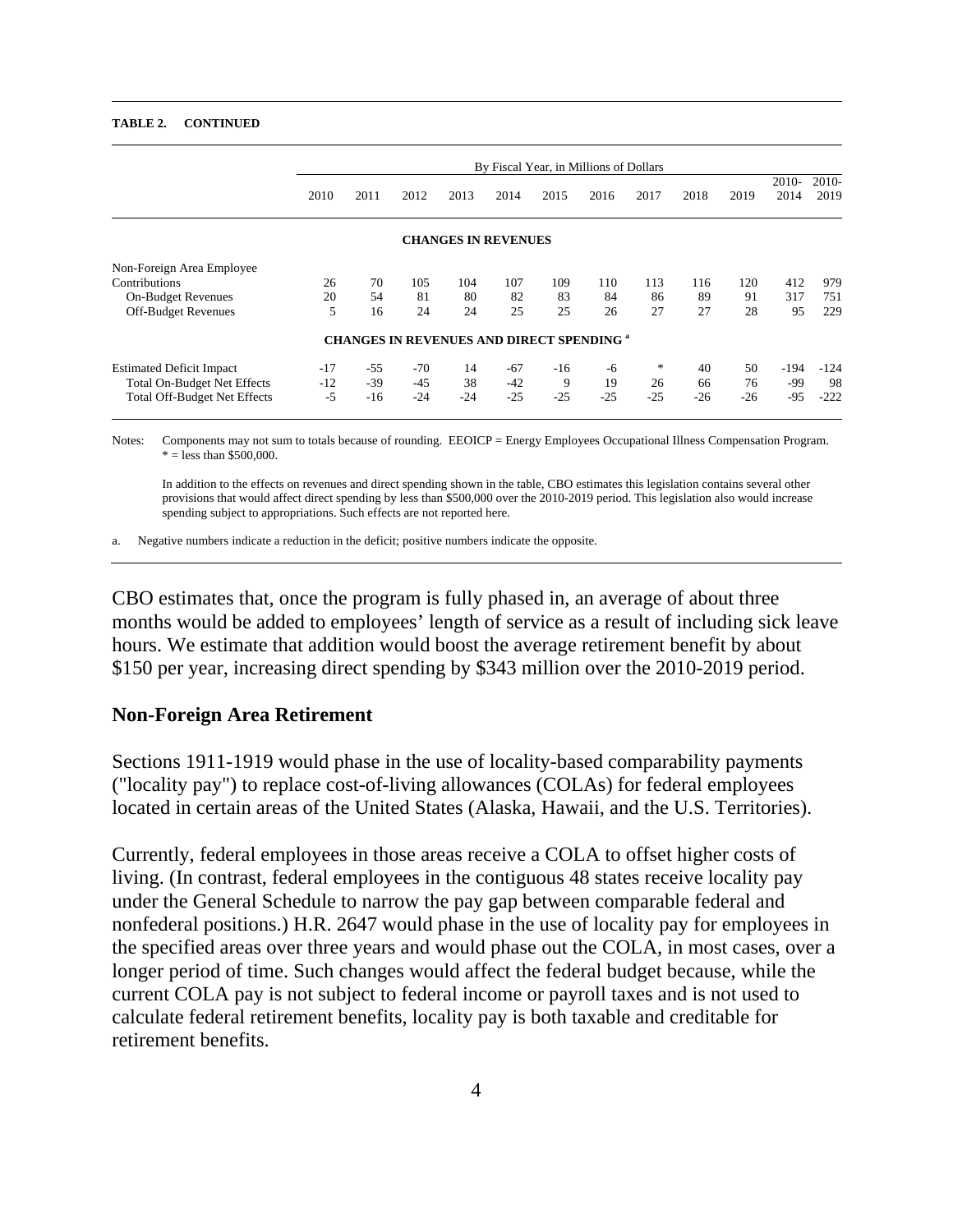Increased retirement benefits (a product of increases in salaries) would accrue to approximately 13,000 federal employees anticipated to retire between 2010 and 2019. As a result, CBO estimates that direct spending would increase by a total of \$276 million over the 2010-2019 period—\$269 million for additional retirement benefits and \$7 million for higher Social Security benefits.

Those provisions would also increase the portion of salary on which employees must pay taxes and would increase the amount of pay used to calculate employees' contributions for federal retirement benefits. Accordingly, the legislation would increase revenues by a total of \$979 million over the 2010-2019 period from additional income and payroll tax collections and from additional retirement contributions from employees, CBO and the Joint Committee on Taxation estimate.

That total revenue change represents both on- and off-budget activity. Additional onbudget revenues would total \$751 million, including \$708 million from Medicare payroll taxes and income tax collections and \$43 million from higher contributions from employees toward retirement benefits. The increase in off-budget revenues would total \$229 million from additional Social Security tax receipts.

### **Other Federal Employee Retirement Provisions**

H.R. 2647 would make a number of other changes to federal employee retirement; in total, CBO estimates that these provisions would increase direct spending for the 2010- 2019 period by just over \$100 million.

Section 1903 would alter the way retirement benefits under the Civil Service Retirement System (CSRS) are calculated for those workers who: worked for the federal government prior to April 7, 1986; worked on a part-time basis at some point during their career; and will retire after enactment of the bill. The current calculation of retirement benefits creates a disadvantage for CSRS workers whose part-time service falls during their final working years; the disparity stems from the way part-time salaries are used to determine the portion of an employee's annuity associated with years of service prior to April 7, 1986. Section 1903 would adjust the formula used to calculate retirement benefits so that years of service prior to April 7, 1986, would be treated in the same manner as years of service occurring on and after April 7, 1986. Based on information from the Office of Personnel Management (OPM), CBO estimates that under this proposal the average increase in value of retirement benefits for eligible employees would be about \$2,000 a year, and that the change would increase direct spending by \$46 million over the 2010-2019 period.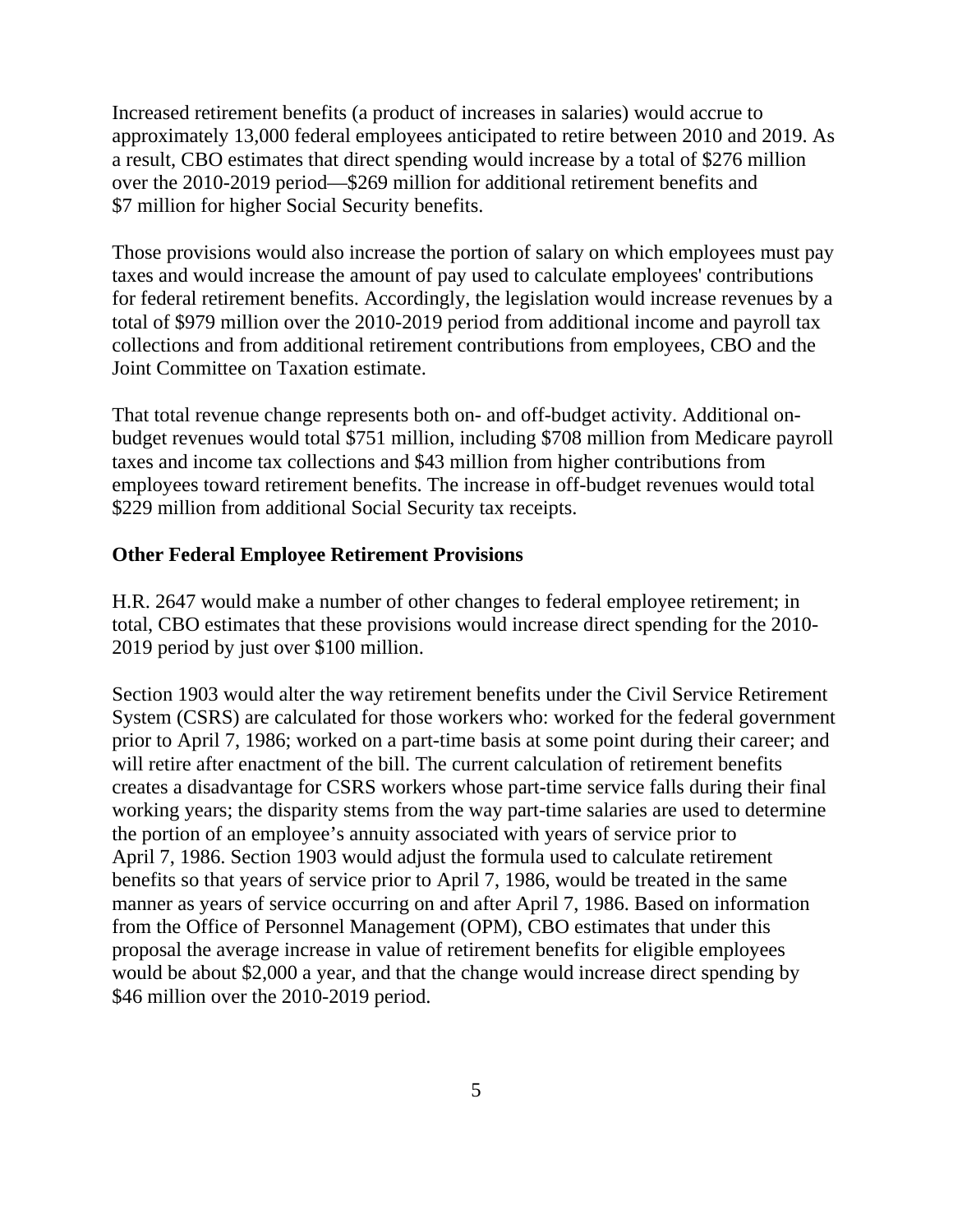Currently, FERS employees who leave government service and choose to receive a refund of the contributions they made toward retirement during their years of service are not able to "buy back" that service time if they reenter government service at a later date. Section 1904 would allow returning FERS employees the option to pay back any refunded contributions and regain credit towards federal retirement benefits for their prior government service. Based on information from OPM, CBO estimates that the authority for FERS employees to deposit refunds would increase direct spending by \$54 million over the 2010-2019 period.

H.R. 2647 also includes two smaller provisions that would affect civil service retirement: an exemption for certain CSRS employees from paying interest on repaid contributions for retirement benefits and an adjustment to retirement eligibility calculations for certain FERS employees with qualifying pre-1997 service in the District of Columbia. In total, CBO estimates such changes would increase direct spending by just over \$2 million through 2019.

### **Armed Forces Retirement Home**

Section 2823 would permit the Armed Forces Retirement Home (AFRH) to use the enhanced-use leasing authority that is currently available to the Department of Defense, the Department of Veterans Affairs (VA), and certain other federal agencies. Using that authority, those agencies have obtained third-party financing to acquire, construct, rehabilitate, operate, and maintain real property by leasing land and existing facilities to nonfederal partners for up to 50 years in exchange for the renovation, construction, and operations of facilities on the land. The partner can lease the facilities to non-federal tenants, but the federal agency has priority for occupancy.

Federal agencies use the authority for enhanced-use leases to enter an array of long-term agreements with property developers. The agencies and developers then establish limited liability companies, partnerships, or other special-purpose entities, specifically for the purpose of renovating, constructing, operating, and maintaining the facilities for each project. Those agreements establish government control over the project, protect the government's interests, and ensure that the federal agencies receive guaranteed access to the facilities being developed.

Because such agreements allow agencies to effectively acquire new buildings, CBO believes that the full cost of such projects should be recorded up front in the budget. For this estimate, CBO assumes the AFRH would use the enhanced-use lease authority in a similar manner to DoD, VA, and other federal agencies. Accordingly, CBO expects that an authorization to use the enhanced-use lease authority would result in new direct spending.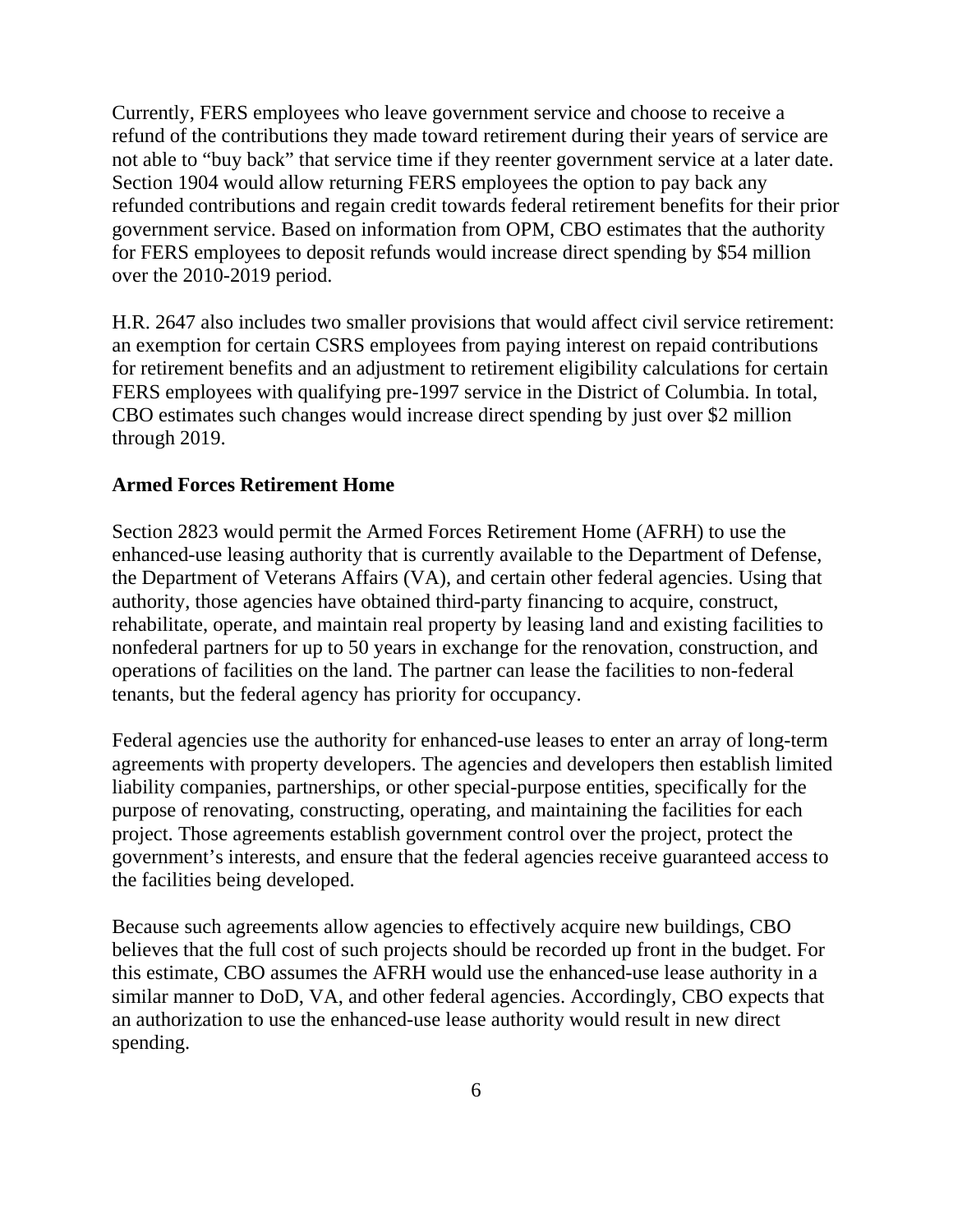The Armed Forces Retirement Home operates two complexes; one in Washington, D.C., and one in Gulfport, Mississippi. The Gulfport home is currently building a \$250 million facility to replace previous structures that were destroyed by Hurricane Katrina. The AFRH requested an appropriation of \$70 million for facility improvements at the Washington home in 2010. CBO estimates that over the next 10 years, two more projects, each costing \$70 million, would be carried out on AFRH properties using the enhanceduse lease authority. Because renovations and new construction have occurred recently, those enhanced-use lease projects would most likely be undertaken later in the budget window. As a result, some expenditures for those projects would occur after 2019. Thus, enacting section 2823 would increase direct spending by \$115 million over the 2010- 2019 period.

#### **Multiyear Contracts for Aerial Refueling**

The National Defense Authorization Act for Fiscal Year 2008 (Public Law 110-181) directed the Air Force to conduct a pilot program to evaluate the feasibility of using feefor-service contracts with commercial aviation firms to augment the aerial refueling capabilities of the Department of Defense. Section 1082 would allow the Air Force to enter into one or more multiyear contracts to procure such aerial refueling services.

Current law (title 10, United States Code section 2306c) requires that multiyear contracts for services in excess of \$500 million be specifically authorized in law and limits the term of those contracts to five years or less. Such contracts may obligate the government to pay for contractors' unrecovered costs if the contract is canceled before completion.

In addition to authorizing the use of multiyear contracts for aerial refueling services, section 1082 would extend the maximum term of contracts for aerial refueling to eight years. According to the Air Force, those enhancements to current law are necessary to facilitate the award of contracts under the pilot program.

When DoD enters multiyear contracts for the acquisition of property and services, it commits to making payments over the term of the contract—without appropriations for the full cost of those items. For those contracts, DoD obtains budget authority and records obligations only for the payment due in the first year of the contract, even though its actual contractual obligations exceed those initial payments. That budgetary treatment, however, is inconsistent with government-wide accounting principles indicating that the budget should reflect the full cost of those commitments as new obligations at the time that such a contract is signed. CBO thus believes that section 1082 would provide DoD with contract authority—a form of budget authority—because it would allow the department to incur obligations in excess of available appropriations. Providing such authority constitutes direct spending.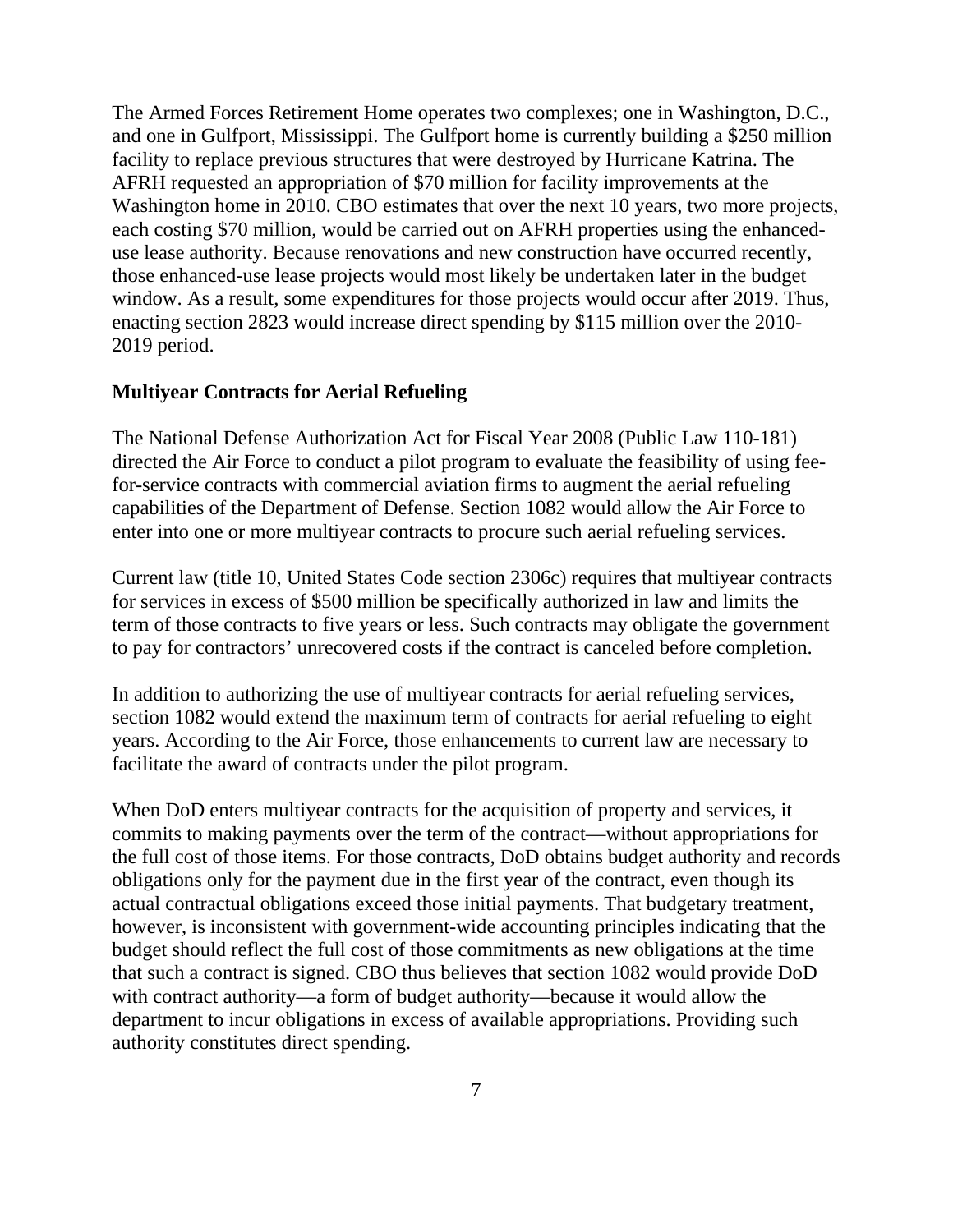Under section 1082, the Air Force could enter into several multiyear contracts with commercial air carriers, in which the service would guarantee payment for a minimum number of flight hours for refueling missions from the carriers. That guarantee would be necessary to enable the contracted firms to obtain the financing needed to acquire, modify, test, and certify the aircraft for aerial refueling missions. Those capital and startup costs would be fully amortized over the minimum number of flight hours or missions guaranteed in the contracts and the carriers would recover those costs as they charge the Air Force for the aerial refueling services on the basis of the numbers of hours or missions flown by the tanker aircraft. If the contracts were cancelled before completion, the Air Force would be required to pay for any unrecovered capital costs.

Based on information from DoD, CBO estimates that if the Air Force used the authority in the pilot program, it would enter into two contracts with commercial carriers that would outfit a total of four planes with aerial refueling equipment. Some of the aircraft that would be modified as tankers would come from the carriers' existing fleets of planes and some additional aircraft would be acquired for the purpose of the program. The government would be obligated to pay for—either through purchased refueling services or cancellation charges—the costs of acquiring and modifying those aircraft, totaling \$120 million per contract, CBO estimates. (Additional operating costs would total \$70 million over the term of each contract, although the Air Force would not be liable for those variable operating costs if the contract were canceled prior to completion.) Budget authority should be recorded in the amount of the total capital costs in the year in which the contract is signed, and outlays should be recorded over the period needed to acquire, modify, and field the aircraft. CBO estimates that the process of reviewing bids and awarding contracts would take at least a year, and that contracts would be awarded in 2011 and 2012.

However, section 1081 would waive the requirement to implement the pilot program if the Air Force determines that it is not in the national interest to do so. Based on information from the Air Force, CBO expects that there is only a very small chance that the service will pursue the program and award contracts. Therefore, CBO estimates that on a probabilistic basis, enacting section 1082 would increase direct spending by \$24 million over the 2011-2019 period.

#### **Stockpile Sales**

Section 1412 would extend by two years the period to sell cobalt from the National Defense Stockpile as previously authorized in the National Defense Authorization Act for Fiscal Year 1998 (Public Law 105-85, most recently revised by Public Law 110-417). That authority expired on September 30, 2009, and about 600,000 pounds of cobalt remains unsold. CBO estimates that all remaining cobalt would be sold over the next two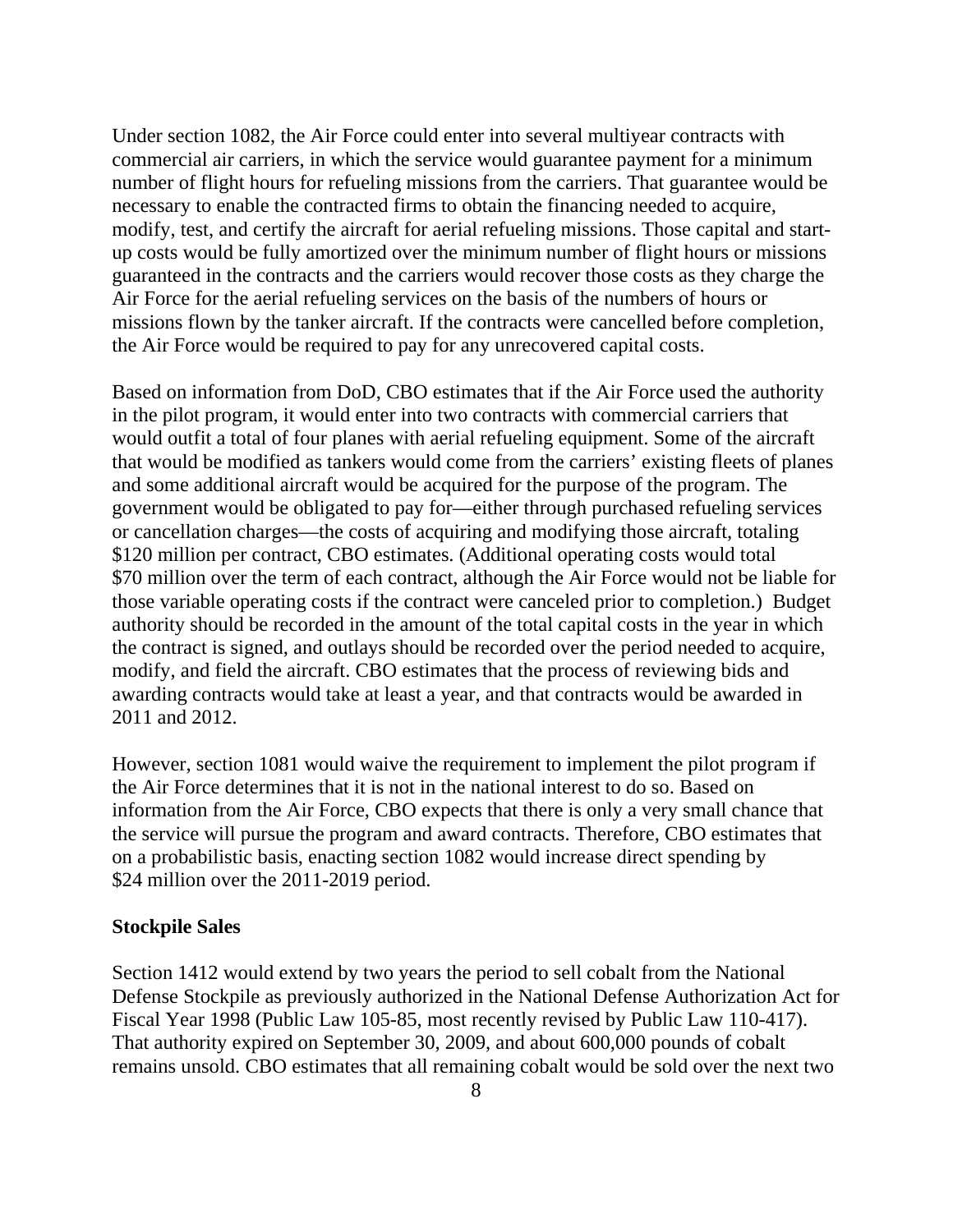years at an average price of about \$16 per pound to achieve additional receipts of \$10 million over the 2010-2011 period.

# **Alaska Territorial Guard**

Section 645 would allow certain military retirees to include time served in the Alaska Territorial Guard during World War II for purposes of computing their annuities. Based on information from DoD, CBO estimates that because of this change, about 75 retirees and survivors would have their annuities increased by an average of \$3,700 per year. In total, CBO estimates section 645 would increase military retirement outlays by about \$2 million over the 2010-2019 period.

# **Retirement Annuity Shift**

Section 422 would repeal section 1002 of the Duncan Hunter National Defense Authorization Act for Fiscal Year 2009 (Public Law 110-417), which shifted 1 percent of military retirement payments from September 2013 to October 2013. Based on the amounts of current outlays for military retirement annuities, and taking into account expected inflation and changes in the number of retirees, CBO estimates that repeal of section 1002 would shift \$43 million in outlays from fiscal year 2014 to fiscal year 2013.

# **Expansion of Authority of EEOCIP Ombudsman**

Section 3142 would expand the duties of the Office of the Ombudsman for the Energy Employees Occupational Illness Compensation Program to include part B of the program. The office, which is authorized through October 31, 2012, currently provides information about benefits available under part E of EEOICP. CBO anticipates that the Office of the Ombudsman would see its workload roughly double under section 3142. Therefore, CBO estimates that implementing this provision would increase direct spending by the office from its current level of \$1 million annually to \$2 million a year for a total of \$3 million over the 2010-2012 period.

## **Other Provisions**

In addition to the sections discussed above, H.R. 2647 contains several provisions that would have an insignificant impact on direct spending or revenues, primarily because they would affect few individuals or because they authorize both the collection and spending of funds so that the net budgetary impact would be quite small.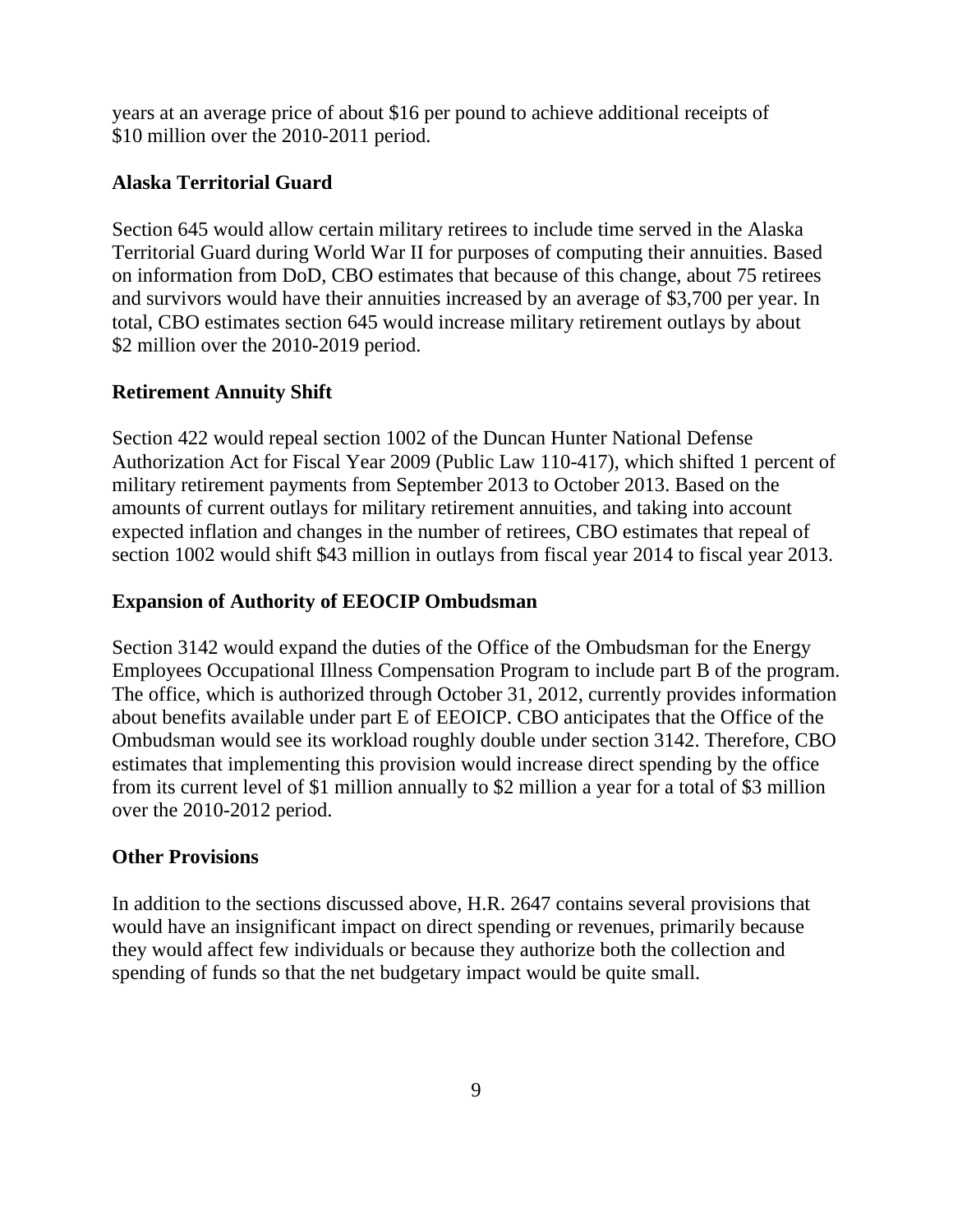- Section 505 would forbid any time spent by a member in the Seaman to Admiral program from counting towards the 20 years of service needed to earn a military retirement.
- Section 633 would allow the military services to reimburse the travel expenses of friends and family who provide care to members and former members who are ill or seriously wounded. Such reimbursements could increase outlays from the Medicare Eligible Retiree Health Care Fund (MERHCF).
- Section 642 would allow reserve retirees to have their annuities recalculated for any additional time served in an active status after the age of 60.
- Section 643 would allow certain active-duty members who are eligible for retirement and who join the selected reserves to have the option of electing a reserve retirement at age 60.
- Section 705 would allow the Secretary of Defense to collect and spend premiums as part of a new health benefit program for certain reservists.
- Section 709 would prevent DoD from increasing the amount of the cap on daily out-of-pocket expenses for inpatient care received through the TRICARE Standard program. This would increase outlays from the MERHCF, especially for care received overseas.
- Section 821 would authorize contractors who provide technical assistance and advisory services to the U.S. government to access technical data belonging to other government contractors. The provision also would require contractors accessing such technical data to abide by statutory nondisclosure agreements, and could subject individuals who violate such agreements to criminal penalties. Revenues from such penalties would be deposited in the Crime Victims Fund and available for expenditure without further appropriations.
- Section 912 would allow DoD to provide satellite tracking services to foreign and domestic governments and commercial entities. Currently, DoD provides those services under a pilot program that expired on September 30, 2009. Under that pilot program DoD is allowed to charge fees to cover the costs of providing such services, and to spend such fees. CBO anticipates that DoD would continue providing similar services under the new authority.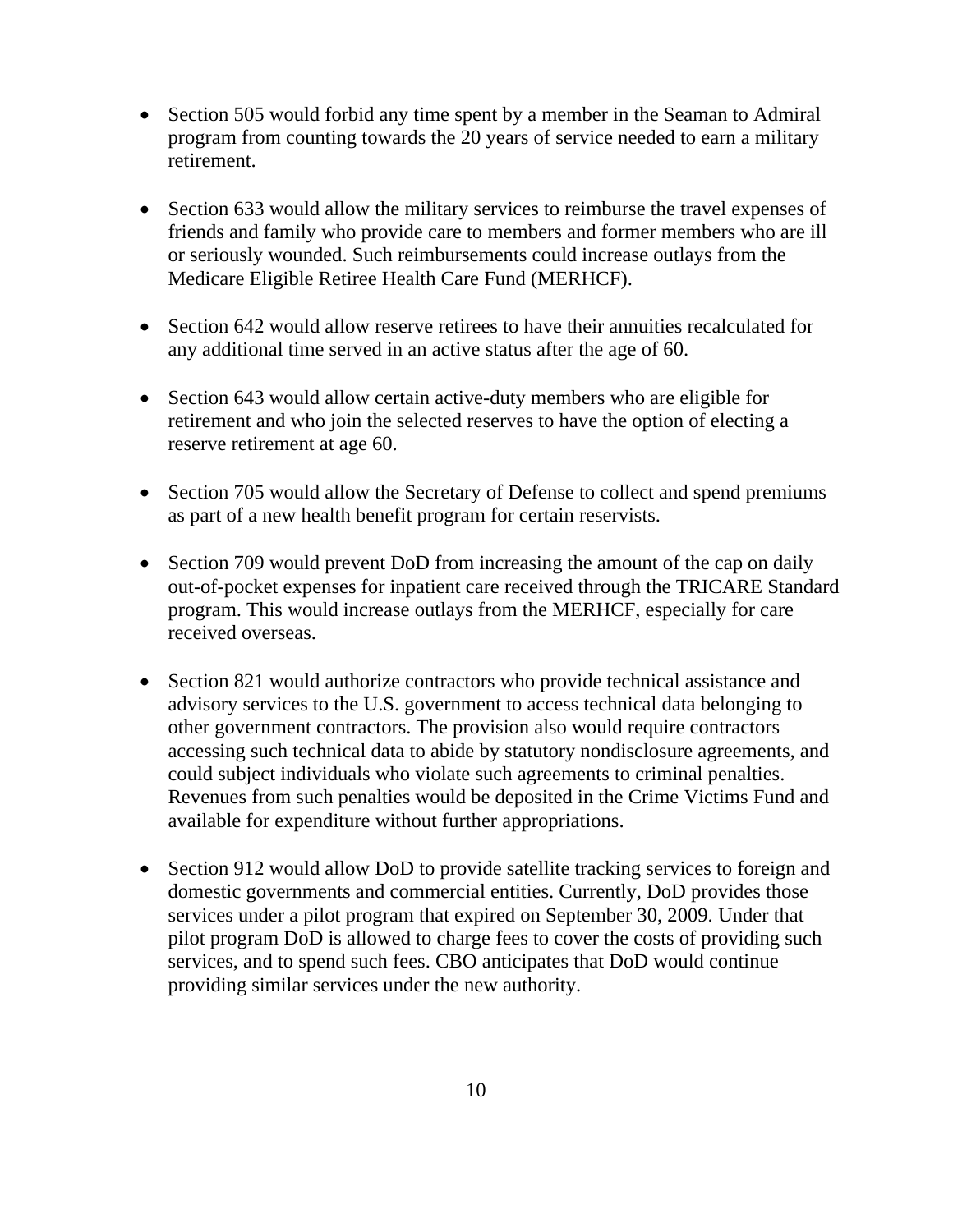- Section 921 would extend to the Defense Intelligence Agency the authority of the military departments to retain and spend proceeds generated by counterintelligence operations.
- Section 1303 would allow DoD to accept contributions from the private sector and foreign governments for use on activities associated with the Biological Threat Reduction program. Spending of amounts contributed would not be subject to further appropriation actions. The authority to both accept contributions and to spend them would expire on December 31, 2015. Any amounts not spent would be returned to the donor within three years of the date of the contribution.
- Section 1704 would create a new fund in the U.S. Treasury. VA and DoD would transfer monies into the fund to be used for the operation of the new Captain James A. Lovell Federal Health Care Center. Because monies in the fund would be available until expended, this fund could be used to extend the life of previously enacted appropriations that would otherwise expire.
- Section 1705 would authorize cost sharing arrangements between VA and DoD for operation of the new Federal Health Care Center. Such arrangements could increase outlays from the MERHCF.
- Section 3502 would increase outlays by authorizing the Maritime Administration to make lump-sum payments for unused leave to certain former employees of the U.S. Merchant Marine Academy.

# **PREVIOUS CBO ESTIMATES**

On June 22, 2009, CBO transmitted a cost estimate for H.R. 2647, the National Defense Authorization Act for Fiscal Year 2010, as reported by the House Committee on Armed Services on June 18, 2009. CBO estimated that provisions in that bill would have no net effect on direct spending over the 2010-2014 period or the 2010-2019 period.

On July 14, 2009, CBO transmitted a cost estimate for S. 1390, the National Defense Authorization Act for Fiscal Year 2010, as reported by the Senate Committee on Armed Services on July 2, 2009. CBO estimated that S. 1390 would increase direct spending by \$1.8 billion over the 2010-2014 period and \$2.7 billion over the 2010-2019 period, primarily through provisions that would create new authorities for energy security at DoD installations, pilot projects for military housing, and multiyear contracts for aerial refueling. The provisions for energy security at DoD installations and pilot projects for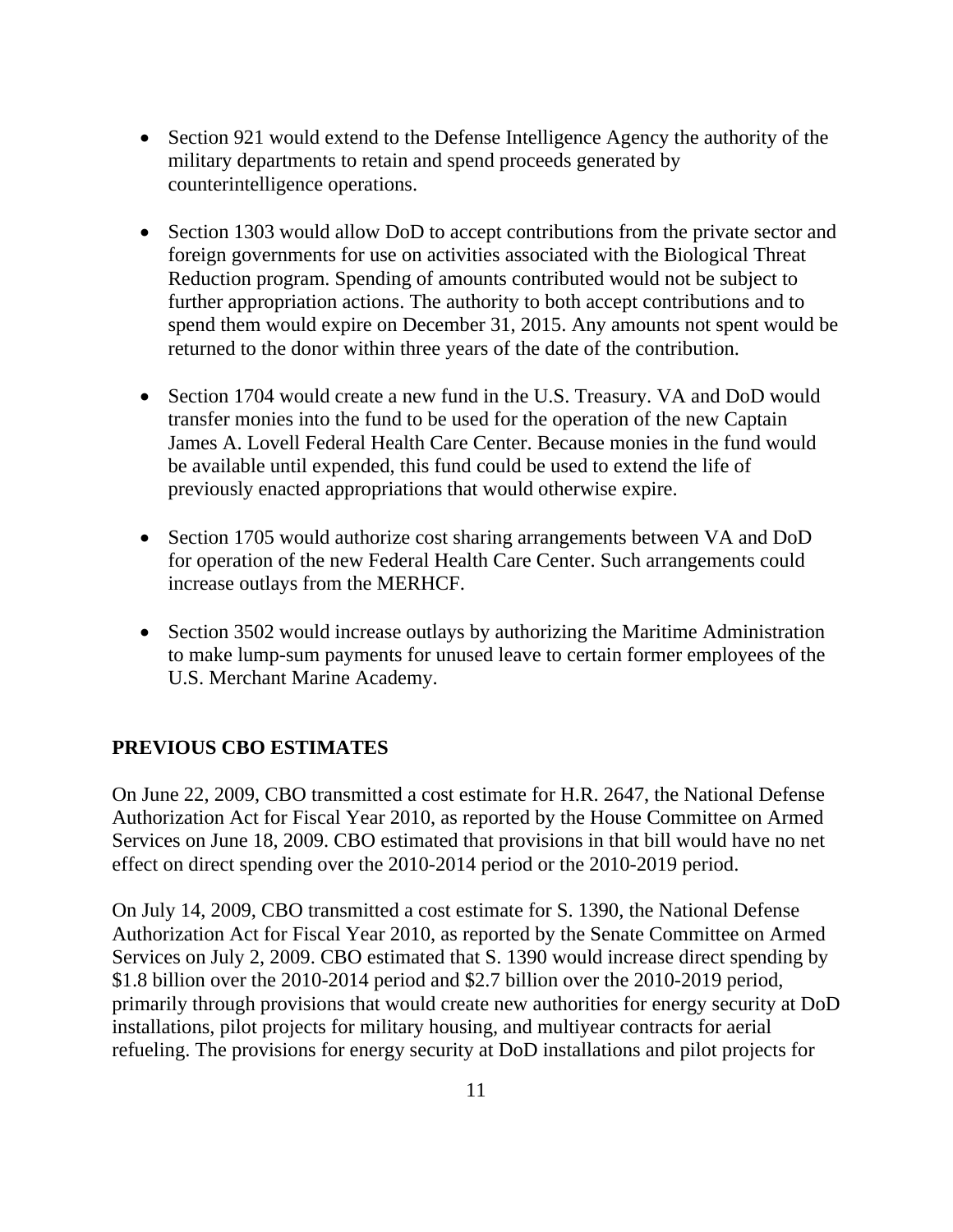military housing are not included in the conference report for H.R. 2647. While the provision for aerial refueling is included in the conference report, CBO has since lowered its cost estimate for that provision to reflect the inclusion of language that would authorize the Air Force to cancel that pilot project.

On May 5, 2009, CBO transmitted a cost estimate for S. 507, the Non-Foreign AREA Act of 2009, as ordered reported by the Senate Committee on Homeland Security and Governmental Affairs on April 1, 2009. The language and cost estimate of that bill are similar to sections 1911-1919 of H.R. 2647.

Cost estimates for several of the federal employee retirement provisions in H.R. 2647 (including retirement credit for sick leave) were included in CBO cost estimates for H.R. 1256, the Family Smoking Prevention and Tobacco Control Act. In particular, CBO transmitted three separate cost estimates of H.R. 1256 that included similar changes:

- On March 16, 2009, for the version of H.R. 1256 ordered reported by the Committee on Energy and Commerce on March 4, 2009;
- On March 24, 2009, for the version ordered reported by the Committee on Oversight and Government Reform on March 18, 2009;
- And also on April 13, for the version passed by the House of Representatives on April 2, 2009.

Differences between the cost estimate for H.R. 2647 and the estimates for H.R. 1256 reflect differences in the bills. Most notably, CBO's estimate of the costs of a provision in this act that would allow retirement credit for sick leave is less than our estimate for a similar provision in earlier versions of H.R. 1256. This lower estimate is the result of language in H.R. 2647 that would authorize those who retire prior to 2014 to count only half of their accrued sick leave towards their retirement annuity.